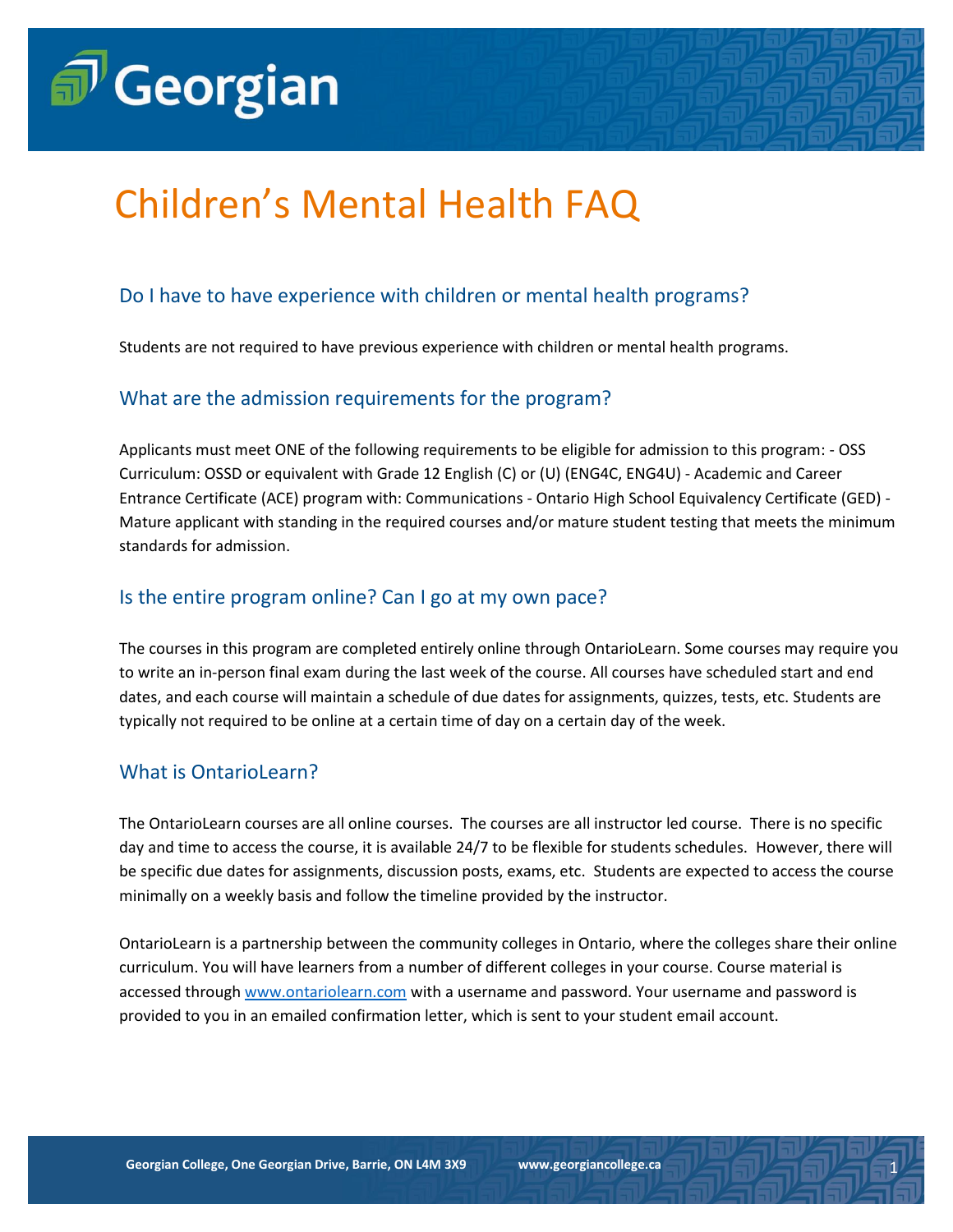# What are the mandatory courses?

All of the course codes and course names can be viewed on this link: <http://www.georgiancollege.ca/academics/part-time-studies/programs/children-s-mental-health-chmh>

Some of the courses in this program may be able to be used towards Georgian's Child and Youth Care Ontario College Diploma.

# What type of program is Children's Mental Health (CHMH)?

CHMH is a part-time certificate program delivered online through OntarioLearn. CHMH is not a "full-time" program.

# How do I apply?

To get started in the program, please call 705-722-1511 to set up your student number and declare your major (CHMH). Once you have your student number and major declared, you can register for courses online.

## How do I register?

Online - if you already have a student number

- Go t[o https://www.georgiancollege.ca/academics/part-time-studies/programs/children-s-mental-health](https://www.georgiancollege.ca/academics/part-time-studies/programs/children-s-mental-health-chmh)[chmh](https://www.georgiancollege.ca/academics/part-time-studies/programs/children-s-mental-health-chmh)
- Click on the course that you would like to register for
- Choose Add to Cart
- Add any other courses, and then Check Out

Email – if you have trouble registering online

- **•** Emai[l Registrar@GeorgianCollege.ca](mailto:Registrar@GeorgianCollege.ca)
- Have your student number available.
- Provide the course code and course registration number (CRN) of the course(s) you would like to take.

Students can also go t[o Continuing Education -](https://www.youtube.com/watch?v=IAXDTi7FIRI) Georgian College - YouTube for support registering online.

Once you've registered, an emailed confirmation letter will be sent to your student email account (not the personal email account that the college has on file). This confirmation email contains all of the information that you need to access the course, how to order course materials, and how to book exams.

2

You can access your student email account by going t[o http://mymail.georgianc.on.ca](http://mymail.georgianc.on.ca/) Your user name will be your student number ie. [123456789@student.georgianc.on.ca](mailto:123456789@student.georgianc.on.ca) Your password is your birthdate YYMMDD if you have not already changed it.